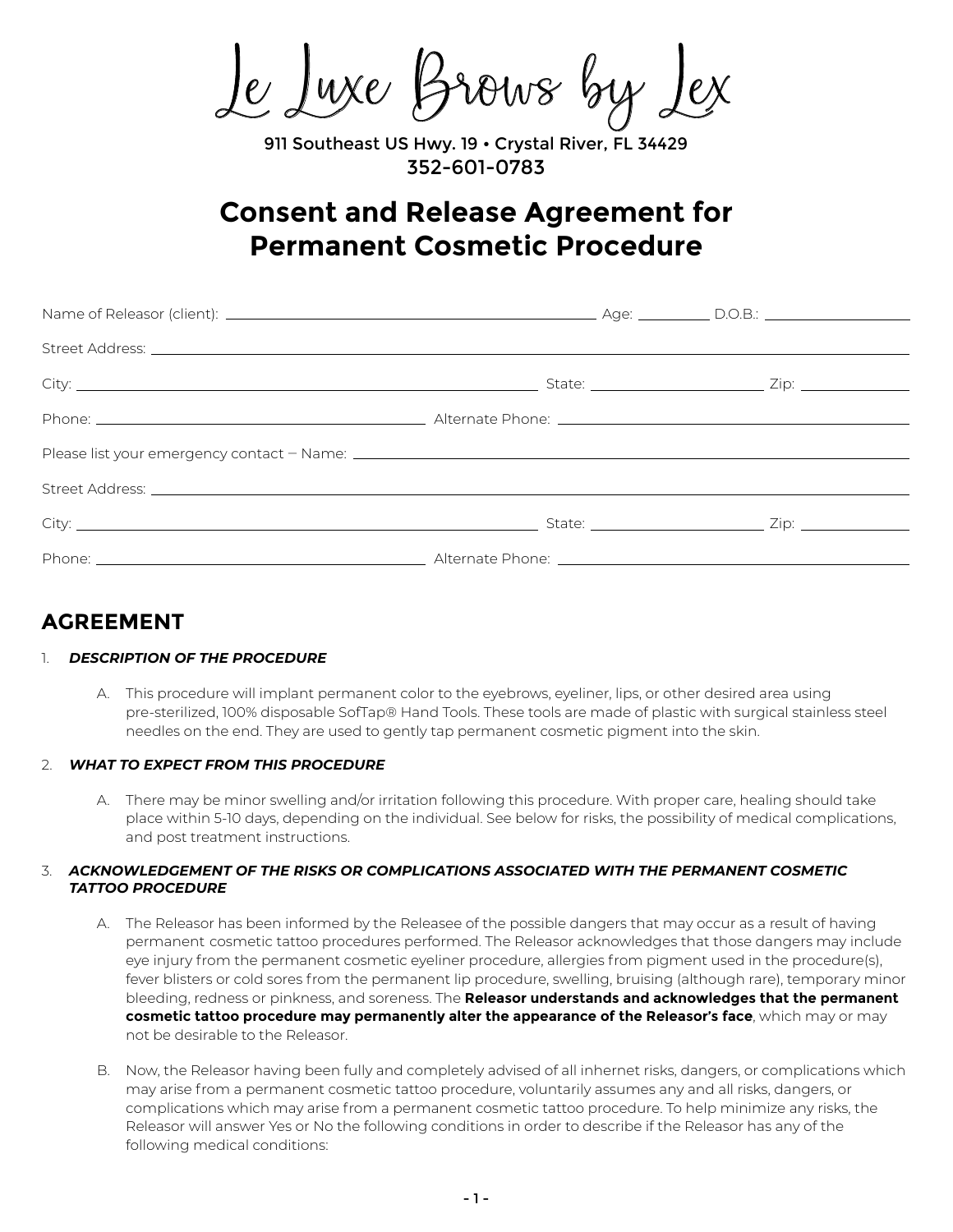# **If Yes, Explain:**

|                                                  |  | 5. Under 18 Years Old  I Yes In No If yes, the client must wait until at least 18 years of age to have permanent makeup,<br>with the exception of areola procedures with a doctor's note and parental permission                                                                                                                                                                                                                          |
|--------------------------------------------------|--|-------------------------------------------------------------------------------------------------------------------------------------------------------------------------------------------------------------------------------------------------------------------------------------------------------------------------------------------------------------------------------------------------------------------------------------------|
|                                                  |  |                                                                                                                                                                                                                                                                                                                                                                                                                                           |
|                                                  |  |                                                                                                                                                                                                                                                                                                                                                                                                                                           |
| 8. Hemophiliac or other                          |  |                                                                                                                                                                                                                                                                                                                                                                                                                                           |
|                                                  |  |                                                                                                                                                                                                                                                                                                                                                                                                                                           |
|                                                  |  |                                                                                                                                                                                                                                                                                                                                                                                                                                           |
|                                                  |  |                                                                                                                                                                                                                                                                                                                                                                                                                                           |
|                                                  |  |                                                                                                                                                                                                                                                                                                                                                                                                                                           |
|                                                  |  |                                                                                                                                                                                                                                                                                                                                                                                                                                           |
|                                                  |  |                                                                                                                                                                                                                                                                                                                                                                                                                                           |
|                                                  |  |                                                                                                                                                                                                                                                                                                                                                                                                                                           |
|                                                  |  |                                                                                                                                                                                                                                                                                                                                                                                                                                           |
|                                                  |  |                                                                                                                                                                                                                                                                                                                                                                                                                                           |
|                                                  |  |                                                                                                                                                                                                                                                                                                                                                                                                                                           |
|                                                  |  |                                                                                                                                                                                                                                                                                                                                                                                                                                           |
|                                                  |  |                                                                                                                                                                                                                                                                                                                                                                                                                                           |
|                                                  |  |                                                                                                                                                                                                                                                                                                                                                                                                                                           |
|                                                  |  |                                                                                                                                                                                                                                                                                                                                                                                                                                           |
|                                                  |  |                                                                                                                                                                                                                                                                                                                                                                                                                                           |
|                                                  |  | medications or topical salves such as Bacitracin, Lanolin, Novacaine, Metals, Neosporin, Paba, Rubber Gloves, Latex,<br>Lidocaine, Epinephrine, Tetracaine, Benzocaine? Are you allergic to antibiotics?<br>the control of the control of the control of the control of the control of the control of the control of the control of the control of the control of the control of the control of the control of the control of the control |
|                                                  |  |                                                                                                                                                                                                                                                                                                                                                                                                                                           |
|                                                  |  |                                                                                                                                                                                                                                                                                                                                                                                                                                           |
| 25. Taking any Medication now?                   |  |                                                                                                                                                                                                                                                                                                                                                                                                                                           |
|                                                  |  | Including prescribed antibiotics prior to dental or surgical procedures?                                                                                                                                                                                                                                                                                                                                                                  |
|                                                  |  |                                                                                                                                                                                                                                                                                                                                                                                                                                           |
|                                                  |  |                                                                                                                                                                                                                                                                                                                                                                                                                                           |
| such as Aspirin, Coumadin, Alcohol or Ibuprofen? |  |                                                                                                                                                                                                                                                                                                                                                                                                                                           |
|                                                  |  | 28. Do you like to get a tan□ Yes □ No __________________________________                                                                                                                                                                                                                                                                                                                                                                 |
|                                                  |  |                                                                                                                                                                                                                                                                                                                                                                                                                                           |
|                                                  |  |                                                                                                                                                                                                                                                                                                                                                                                                                                           |
|                                                  |  |                                                                                                                                                                                                                                                                                                                                                                                                                                           |
|                                                  |  |                                                                                                                                                                                                                                                                                                                                                                                                                                           |
|                                                  |  |                                                                                                                                                                                                                                                                                                                                                                                                                                           |
|                                                  |  |                                                                                                                                                                                                                                                                                                                                                                                                                                           |
|                                                  |  | (compulsively pulls our lashes, brows, and other hair which grows out of the body)                                                                                                                                                                                                                                                                                                                                                        |
|                                                  |  |                                                                                                                                                                                                                                                                                                                                                                                                                                           |
| sealed itself.                                   |  | Please remove for eyeliner procedure and resume wear after 1 week or until after permanent eyeliner has healed and                                                                                                                                                                                                                                                                                                                        |
|                                                  |  |                                                                                                                                                                                                                                                                                                                                                                                                                                           |
|                                                  |  | 39. Amyloidosis (autoimmune). La Yes La No If yes, then you cannot receive permanent makeup                                                                                                                                                                                                                                                                                                                                               |
|                                                  |  |                                                                                                                                                                                                                                                                                                                                                                                                                                           |
|                                                  |  |                                                                                                                                                                                                                                                                                                                                                                                                                                           |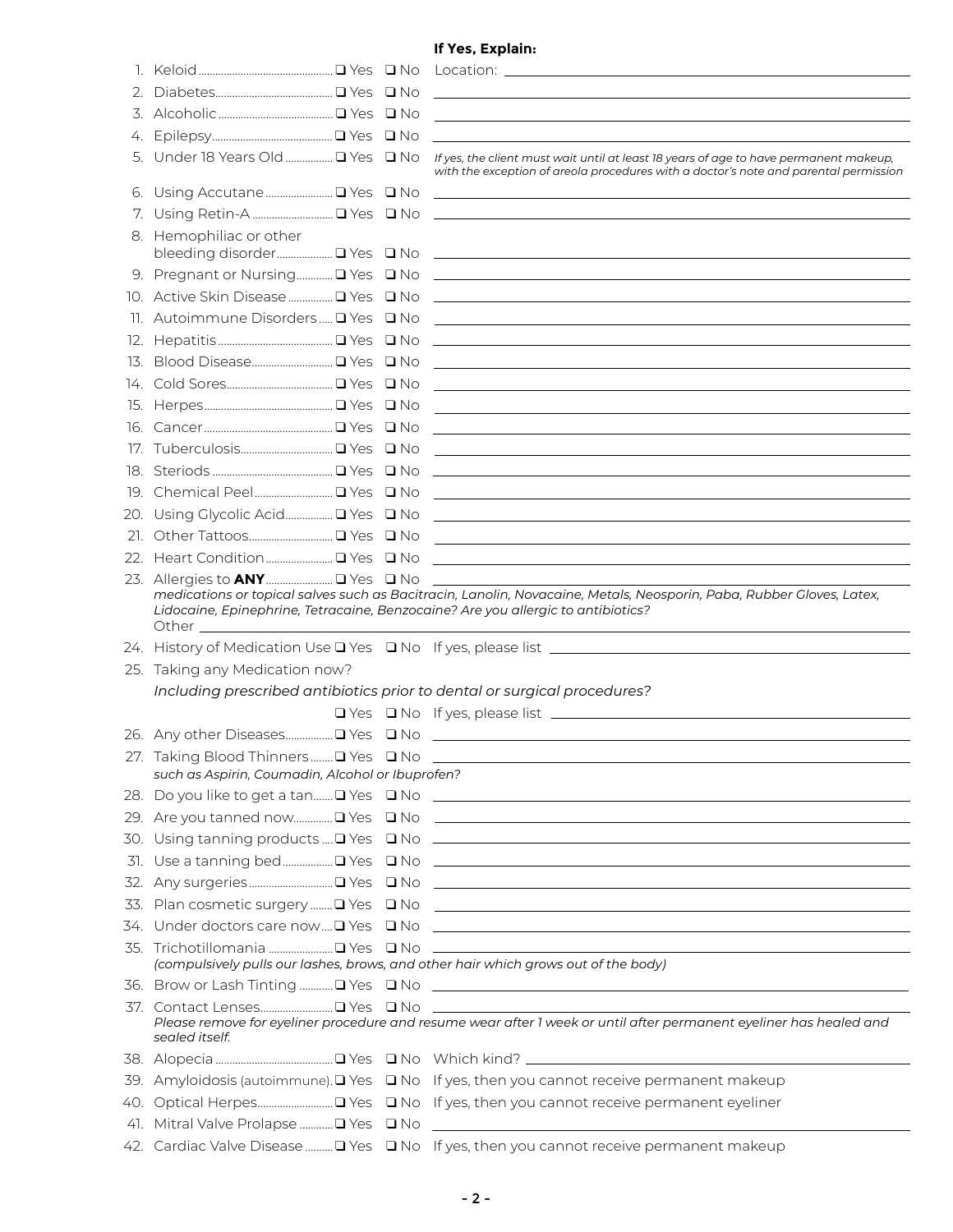## 4. *PATCH TEST WAIVER*

 The Releasor acknowledges that the manufacturer of the pigment to be applied requries spot testing and specifically disclaims any responsibility for any adverse reaction to applied pigments. The Releasor understands spot testing may identify individuals who develop an immediate allergic reaction to pigment; however, spot testing does not identify individuals who may have a delayed allergic reaction to pigment. **I agree to** *(initial one)*:

| <b>Waive patch test</b> and I agree to release the owner of this establishment, assistants, artists, and pigment   |
|--------------------------------------------------------------------------------------------------------------------|
| manufacturer(s) from any and all liability related to allergic reaction or any other reaction to applied pigments. |

 **Take a 6-week patch test** prior to the permanent cosmetic facial tattoo procedure. I agree to release the owner of this establishment, assistants, artists, and pigment manufacturer(s) from any and all liability related to allergic reaction or any other reaction to applied pigments.

- A. The Releasor agrees to accept full responsibility for the COLOR, SHAPE, AND THICKNESS of each and every procedure that the Releasor will have performed by the Releasee which is to include but not limited to the eyeliner, eyebrows, lips, scar camouflage, breast-repigmentation, and/or beauty mark permanent cosmetic procedure(s).
- B. The Releasor agrees that in the event of a controversy between the Releasor and the Releasee involving a claim in court, the parties shall resolve their dispute through small claims court.
- C. The Releasor agrees that in the event that the Releasor prevails in a judgement against the Releasee, the Releasor agrees that the Releasor will not be entitled to a settlement that exceeds the amount paid for the work accomplished by the Releasee.
- D. The Releasor acknowledges receipt of pre-procedure information and post-op care instructions, has read them, has been verbally told them, understands them, and agrees to adhere to them in order to prevent infection.
- E. The Releasor understands that follow up procedures may be required.

### 5. *CONSENT TO PERMANENT COSMETIC PROCEDURE*

 The Releasor fully and voluntarily consents to have the Releasee perform the permanent cosmetic procedure(s) and is fully aware and informed of all and any inherent risks, dangers and complications that may occur as a result of the procedure(s) as described in this agreement. The Releasee has reviewed the medical history of the Releasor and has answered all of the Releasor's questions satisfactorily.

#### 1. *RELEASE OF ALL CLAIMS*

 A. In order for the Releasee to perform any permanent cosmetic procedure on the Releasor for which the Releasee is volunteering to have performed after having been fully informed of all dangers and risks involved as described in this agreement including but not limited to swelling, allergy to pigment, pain, infection, redness, soreness, eye injury and itching.

|                                                   | , voluntarily request that the Releasee performs such procedure(s) and I, for                                                    |
|---------------------------------------------------|----------------------------------------------------------------------------------------------------------------------------------|
|                                                   | myself, my respective heirs, assigns, administrators, personal representatives, and next of kin, hereby will forever release and |
|                                                   | hold harmless the Releasee, management, their affiliates, officers, members, agents, employees, other participants, and          |
|                                                   | sponsoring agencies from and against any and all claims, damages, or liabilities that may result from the permanent              |
|                                                   | cosmetic procedure(s) as described in this agreement including costs of medical care that may arise from the procedure           |
|                                                   | including posts-op care. The Releasor acknowledges that no other claims or guarantees have been made by the Releasee             |
| other than is expressly written in the agreement. |                                                                                                                                  |

In witness whereof both parties, the Releasor and the Releasee enter into this agreement by their signatures below on the date opposite their names

| Signature of Releasor   | Date |  |
|-------------------------|------|--|
| Signature of Releasee _ | Date |  |